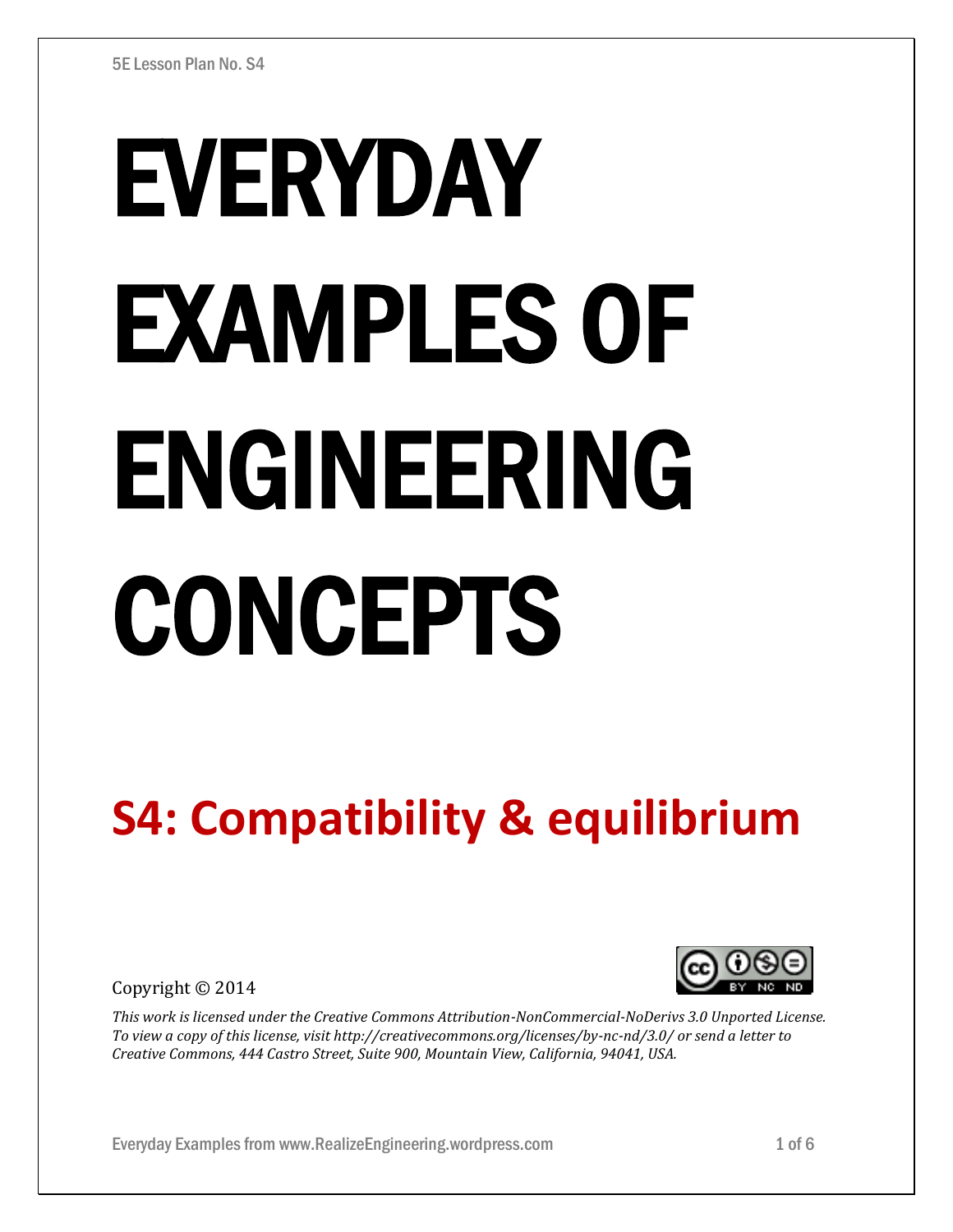*This is an extract from 'Real Life Examples in Mechanics of Solids: Lesson plans and solutions' edited by Eann A. Patterson, first published in 2006 (ISBN:978-0-615-20394-2) which can be obtained on-line at www.engineeringexamples.org and contains suggested exemplars within lesson plans for Sophomore Solids Courses. Prepared as part of the NSF-supported project (#0431756) entitled: "Enhancing Diversity in the Undergraduate Mechanical Engineering Population through Curriculum Change".* 

#### **INTRODUCTION**

#### (from *'Real Life Examples in Mechanics of Solids: Lesson plans and solutions'*)

These notes are designed to enhance the teaching of a sophomore course in mechanics of solids, increase the accessibility of the principles and raise the appeal of the subject to students from a diverse background<sup>1</sup>. The notes have been prepared as skeletal lesson plans using the principle of the 5Es: Engage, Explore, Explain, Elaborate and Evaluate. These are not original and were developed by the Biological Sciences Curriculum Study<sup>2</sup> in the 1980s from work by Atkin and Karplus<sup>3</sup> in 1962. Today they are considered to form part of the constructivist learning theory and a number of websites provide easy to follow explanations of them<sup>4</sup>.

These notes are intended to be used by instructors and are written in a style that addresses the instructor, however this is not intended to exclude students who should find the notes and examples interesting, stimulating and hopefully illuminating, particularly when their instructor is not utilizing them. In the interest of brevity and clarity of presentation, standard derivations and definitions are not included since these are readily available in textbooks which these notes are not intended to replace but rather to supplement. Similarly, it is anticipated that these lessons plans can be used to generate lectures/lessons that supplement those covering the fundamentals of each topic.

#### **Acknowledgements**

Many of these examples have arisen through lively discussion in the consortium supported by the NSF grant (#0431756) on "Enhancing Diversity in the Undergraduate Mechanical Engineering Population through Curriculum Change" and the input of these colleagues is cheerfully acknowledged as is the support of NSF. The influence of the editor's mentors and peers at the University of Sheffield is substantial and is gratefully acknowledged since many of the ideas for these examples originate from tutorial questions developed and used in the Department of Mechanical Engineering in Sheffield over many years.

#### Eann A. Patterson

 $\overline{a}$ 

*A.A. Griffith Chair of Structural Materials and Mechanics School of Engineering, University of Liverpool, Liverpool, UK & Royal Society Wolfson Research Merit Award Recipient*

#### Everyday Examples from www.RealizeEngineering.wordpress.com 2 of 6

<sup>1</sup> Patterson, E.A., Campbell, P.B., Busch-Vishniac, I., Guillaume, D.W., 2011, The effect of context on student engagement in engineering, *European J. Engng Education*, 36(3):211-224.

<sup>&</sup>lt;sup>2</sup> http://www.bscs.org/library/BSCS\_5E\_Instructional\_Approach\_July\_06.pdf

<sup>3</sup> Atkin, J. M. and Karplus, R. (1962). Discovery of invention? *Science Teacher* 29(5): 45.

<sup>4</sup> e.g. http://www.science.org.au/primaryconnections/constructivist.htm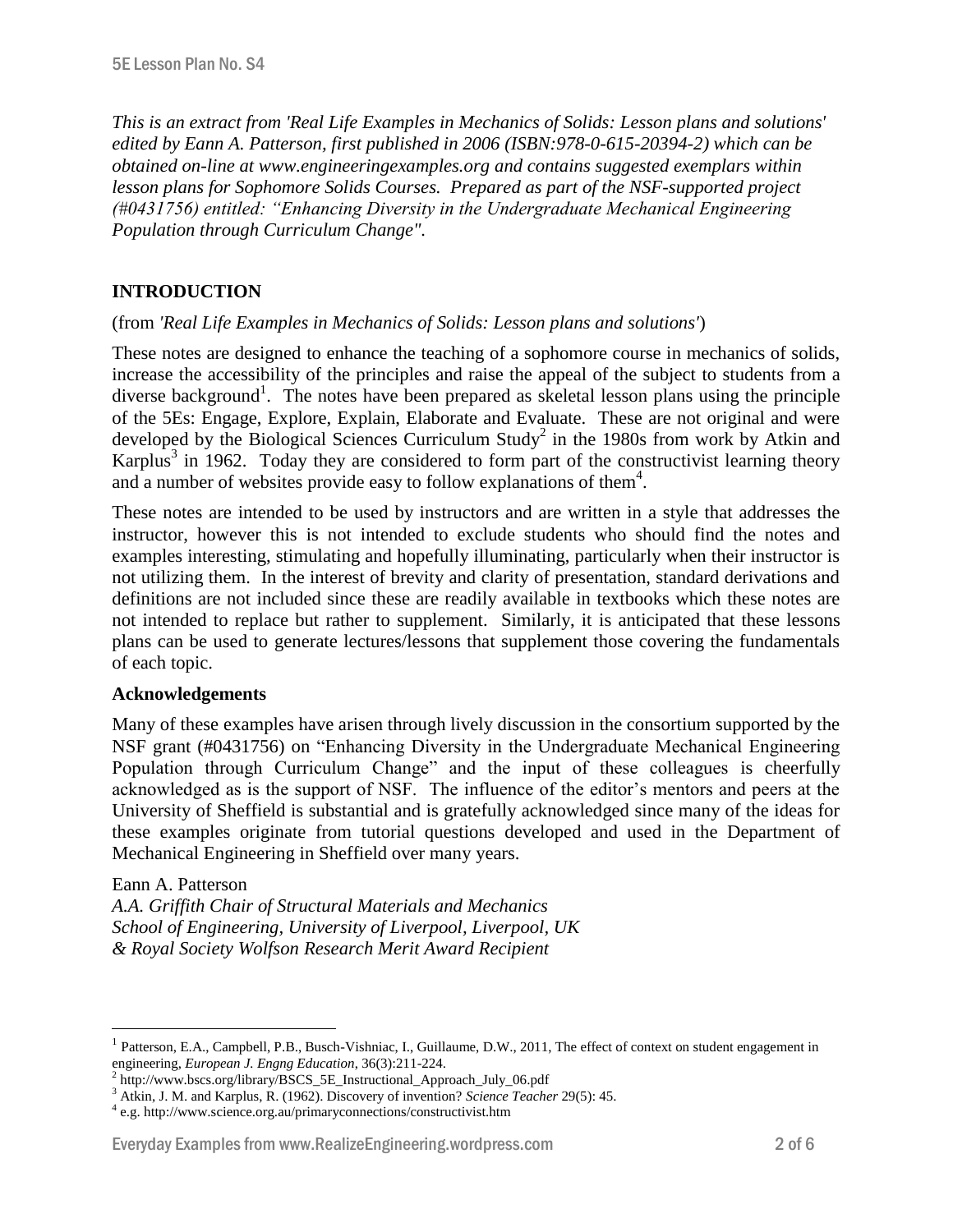### **STATICALLY INDETERMINATE PROBLEMS**

#### 4. Principle: **Compatibility & equilibrium**

#### **Engage:**

Bring your iPod into class dangling it from the earplug cable and also the front wheel of your bike again. Ask about the connection between them. They are both statically indeterminate systems – you need to consider both forces and displacements to find the stresses. Remind them how in the earplug cable, the wire and insulation share the load and must have the same extension or displacements. Similarly in the front wheel, the tire constrains the inner tube and they have the same radial displacement.



You might want to consider breaking the class into pairs, and asking them to draw the free-body diagrams for the iPod cable and insulation and then construct the equations of equilibrium and attempt to solve them. This will illustrate that the problem is indeterminate when only considering the principle of equilibrium.

#### **Explore:**

Highlight that redundancy is a feature of statically indeterminate systems. From a structure viewpoint we don't need the wire and the insulation. Of course we do for signal transmission. Similarly in the front wheel we don't need the tube and tire from a structural perspective, but the tire would leak and the tube would puncture so we need both for a safe and comfortable ride. This problem has been solved in cars…

#### **Explain:**

Redundancy results in there being insufficient information available to solve for internal stress using equilibrium of forces alone. Need to also consider compatibility of displacements for various elements in the structure.

For an iPod dangling from earplug cable:

Equilibrium of forces implies,

Weight of iPod, 
$$
mg = F_{wire} + F_{insulation}
$$
 (i)

Compatibility of displacements requires extension of wire and insulation to be equal, i.e.

$$
\delta_{\text{wire}} = \delta_{\text{insulation}} \tag{ii}
$$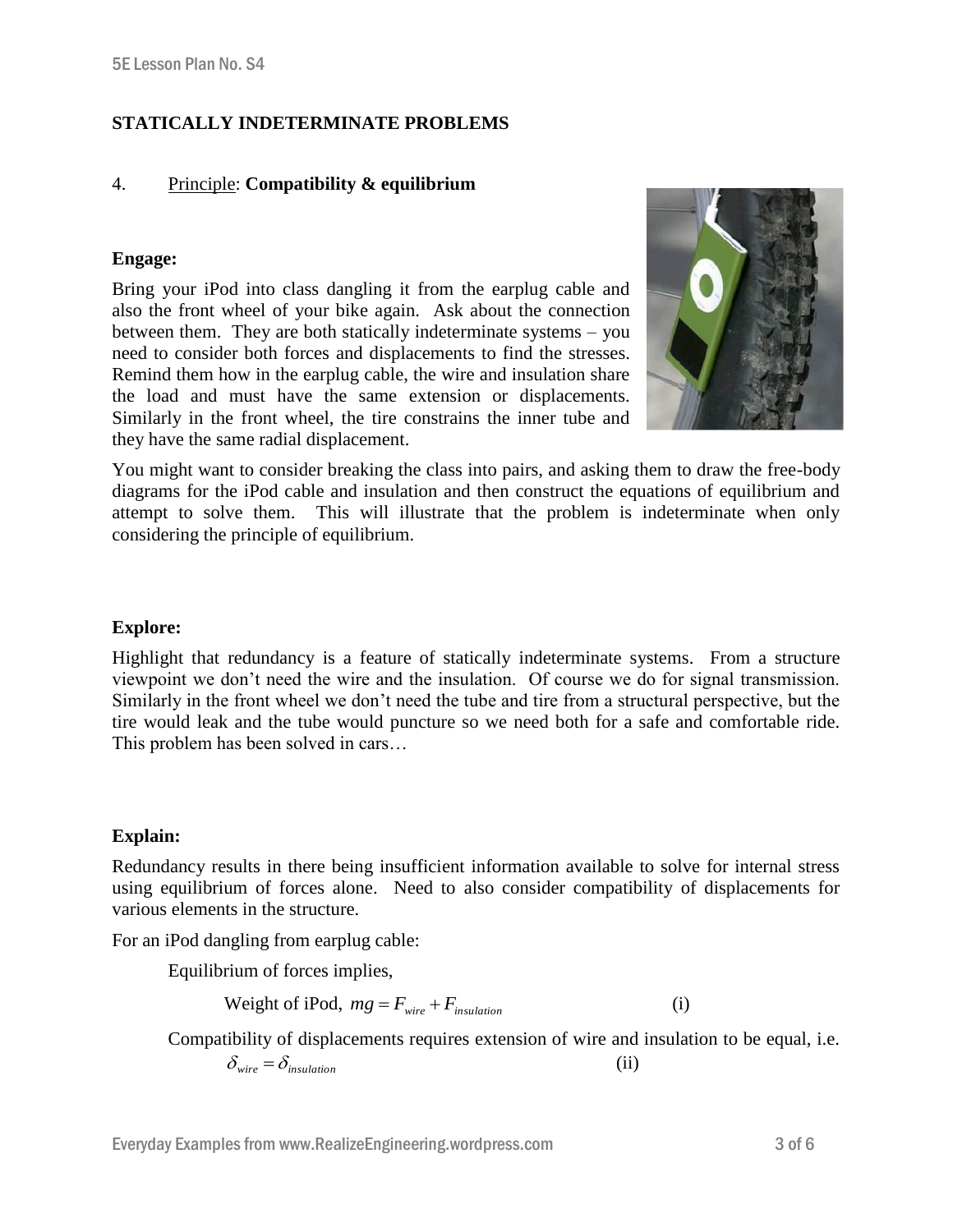#### **Elaborate:**

So use the expressions above to solve for the same example as previously, i.e. a 30 gram iPod dangling from its earplug cable consisting of a copper wire of diameter 0.4mm with snugly fitting plastic insulation of external diameter 1mm:

$$
\delta = \varepsilon L = \frac{\sigma L}{E} \frac{FL}{AE}
$$

so from (ii)

$$
\frac{F_{wire} L}{\left(\pi d^2/4\right)E_{wire}} = \frac{F_{insulation} L}{\left(\pi/4\right) \left(d_o^2 - d_i^2\right)E_{insulation}}
$$
\n
$$
d^2 E_{wire} F_{insulation} \qquad d^2 E_{wire} \qquad (E = E)
$$

And

 $\frac{a}{(d_o^2-d_i^2)(E_{institution})} = \frac{a}{(d_o^2-d_i^2)} \frac{E_{wire}}{E_{institution}} (mg - F_{wire})$ *insulation wire*  $\alpha_o - a_i$  *(Linsulation)*  $\alpha_o - a_i$  $\sum_{wire}$   $=$   $\frac{a}{(d_o^2 - d_i^2)(E_{insulation})}$  $=$   $\frac{a}{(d_o^2 - d_i^2)} \frac{E_{wire}}{E_{insulation}} (mg - F)$  $d<sub>o</sub><sup>2</sup> - d$  $d_{a}^{2}-d_{i}^{2}$   $(E$  $F_{wire} = \frac{d^2 E_{wire} F_{insulation}}{d^2 E_{wire} F_{insulation}} = \frac{d^2}{d^2 E_{wire}} \frac{E_{wire}}{d^2}$  (*mg* - $=$ - $=\frac{a L_{wire}I_{insulation}}{a L^2} = \frac{a}{a^2}$ 

Substituting for the forces from (i) and taking  $d = d_i$ 

$$
F_{wire} = \frac{d^2 E_{wire} mg}{(d_o^2 - d_i^2) E_{insulation} + d^2 E_{wire}}
$$
  
\n
$$
F_{wire} = \frac{(0.4^2)(110 \times 10^9)(0.03 \times 9.81)}{(1^2 - 0.4^2)(2 \times 10^9) + 0.4^2(110 \times 10^9)} = 0.268 \text{ N}
$$

thus

 $F_{\textit{insulation}}\!=\!mg\!-\!F_{\textit{wire}}\!=\!(0.03\!\times\!9.81)\!-\!0.268\!=\!0.026N$ 0.268  $F_{wire} = \frac{F_{wire}}{(-4\lambda)I^2} = \frac{0.268}{(-4\lambda)I^2} = 2.13 \text{ N/mm}^2$ 

and now

 $\sigma$ 

$$
\sigma_{wire} = \frac{F_{wire}}{(\pi/4)d^2} = \frac{0.206}{(\pi/4)\times 0.4^2} = 2.13 \text{ N/mm}^2
$$

$$
\sigma_{insulation} = \frac{F_{insulation}}{(\pi/4)d^2 - d^2} = \frac{0.026}{(\pi/4)\times(1^2 - 0.4^2)} = 0.039 \text{ N/mm}^2
$$

 $(\pi/4)(d_o^2 - d_i^2)$   $(\pi/4) \times (1^2 - 0.4^2)$ 4) $\times$ (1<sup>2</sup> – 0.4  $\frac{F_{insulation}}{4\left(\frac{d^2}{d_o} - d_i^2\right)} = \frac{0.025}{\left(\frac{\pi}{4}\right) \times \left(1^2 - 0.4^2\right)} =$  $\times$ (1<sup>2</sup> – - $\alpha$ <sup>*i*</sup>  $\hat{d}$  *insulation*<br> $=$   $\frac{d}{d\pi}$   $\frac{d}{d\pi}$   $\frac{d}{d\pi}$   $\frac{d}{d\pi}$   $\frac{d}{d\pi}$ compare these values with those obtained when we considered the whole load to be borne by the wire or insulation, i.e. 2.34 N/mm<sup>2</sup> and 0.29 N/mm<sup>2</sup> respectively.

#### **Evaluate:**

Ask students to attempt the following examples:

#### *Example 4.1*

In the lobby of a natural history museum, a square horizontal plate made of polycarbonate is suspended at the corners by means of cables 6m long and 3mm diameter attached to the ceiling. The weight of the plate and the dinosaur skeleton displayed on it is 250N and the cables are adjusted so that the weight is evenly distributed between them. It is decided to add the skeleton of the dinosaur's prey attached directly below one corner. If the additional skeleton weighs 160N find the stress in each wire for the complete exhibit.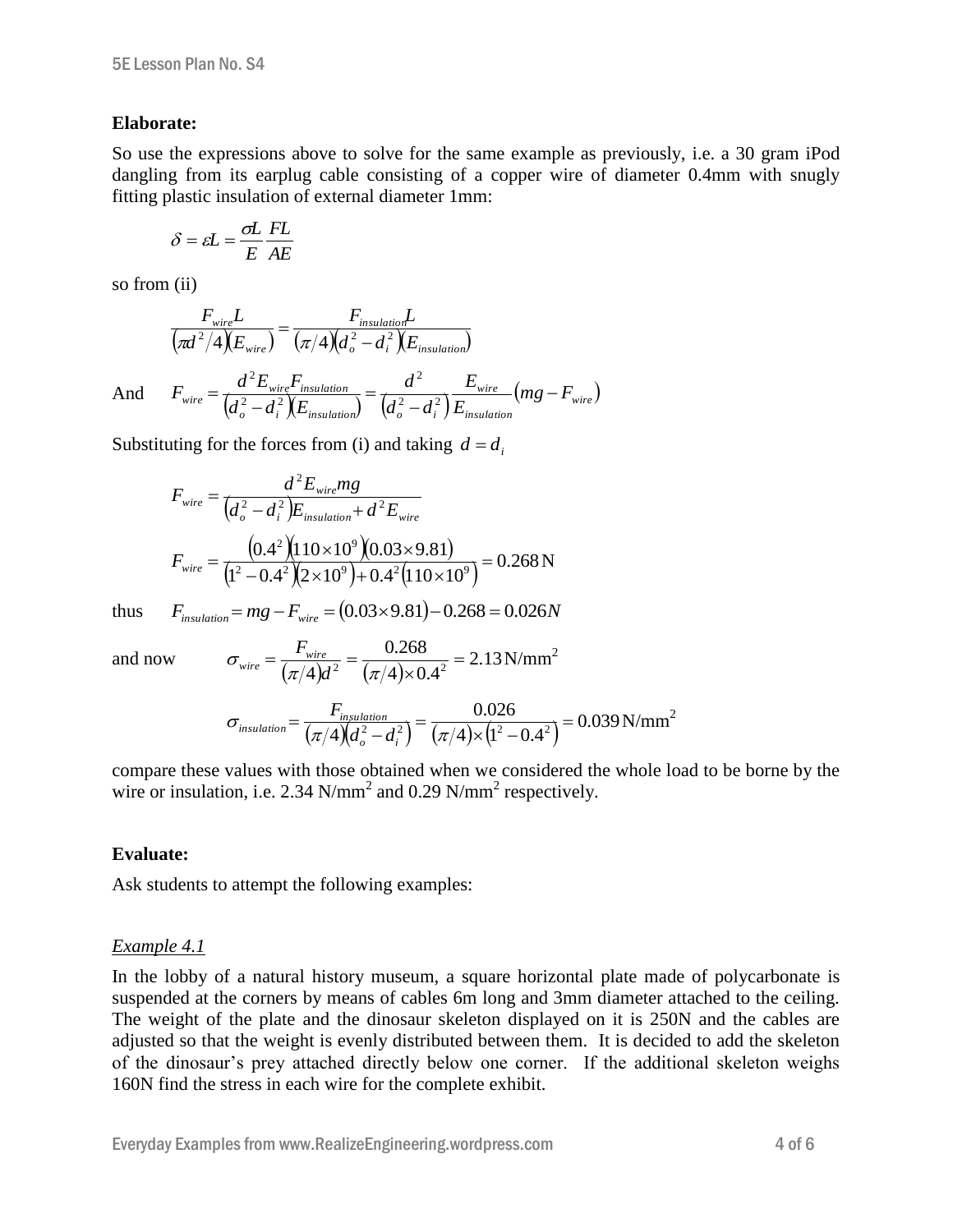### **Solution**



Using equilibrium of forces

|                                                                            |                                                                   |                                                       | Moments about BC: $250a+2\times160a=2a(F_A+F_n)$                                                              |        |
|----------------------------------------------------------------------------|-------------------------------------------------------------------|-------------------------------------------------------|---------------------------------------------------------------------------------------------------------------|--------|
| <b>Thus</b>                                                                |                                                                   | $285 = F_{A} + F_{D}$                                 |                                                                                                               | (i)    |
|                                                                            | Moments about DA: $250a = 2a(F_R + F_C)$                          |                                                       |                                                                                                               |        |
| Thus                                                                       |                                                                   | $125 = F_R + F_C$                                     |                                                                                                               | (ii)   |
|                                                                            |                                                                   |                                                       | Moments about CD: $250a+2\times160a=2a(F_A+F_C)$                                                              |        |
| Thus                                                                       |                                                                   | $285 = F_B + F_A$                                     |                                                                                                               | (iii)  |
|                                                                            | From $(i)$ and $(ii)$                                             | $F_{\scriptscriptstyle R} = F_{\scriptscriptstyle D}$ |                                                                                                               | (iv)   |
| this can be deduced from the symmetry of the problem                       |                                                                   |                                                       |                                                                                                               |        |
| Using compatibility of displacements                                       |                                                                   |                                                       |                                                                                                               |        |
|                                                                            | By similar triangles: $\delta_A - \delta_B = \delta_B - \delta_C$ |                                                       |                                                                                                               | (v)    |
| All the wires are identical in geometry and material so $F \propto \delta$ |                                                                   |                                                       |                                                                                                               |        |
| And                                                                        |                                                                   |                                                       | $F_{A}-F_{B}=F_{B}-F_{C}$                                                                                     | (vi)   |
| Solving simultaneously                                                     |                                                                   |                                                       |                                                                                                               |        |
|                                                                            | Substituting $(iv)$ in $(vi)$                                     |                                                       | $F_{A} + F_{c} = 2F_{B}$                                                                                      | (vii)  |
|                                                                            | Substitute in (iii)                                               |                                                       | $3F_4 + F_5 = 570$                                                                                            | (viii) |
|                                                                            | Substitute (ii) in (viii)                                         |                                                       | $F_{A} + 3F_{c} = 250$                                                                                        | (ix)   |
| Hence                                                                      |                                                                   |                                                       | $F_A = 182.5$ N, $F_C = 22.5$ N, and $F_B = 102.5$ N                                                          |        |
|                                                                            |                                                                   |                                                       | Now the cross section area of a soble is $A = \pi(3 \times 10^{-3})^2$ = 7.07 $\times 10^{-6}$ m <sup>2</sup> |        |

Now the cross-section area of a cable is *A*  $\frac{(3\times10^{-3})^2}{4} = 7.07\times10^{-6} \text{ m}^2$ 4